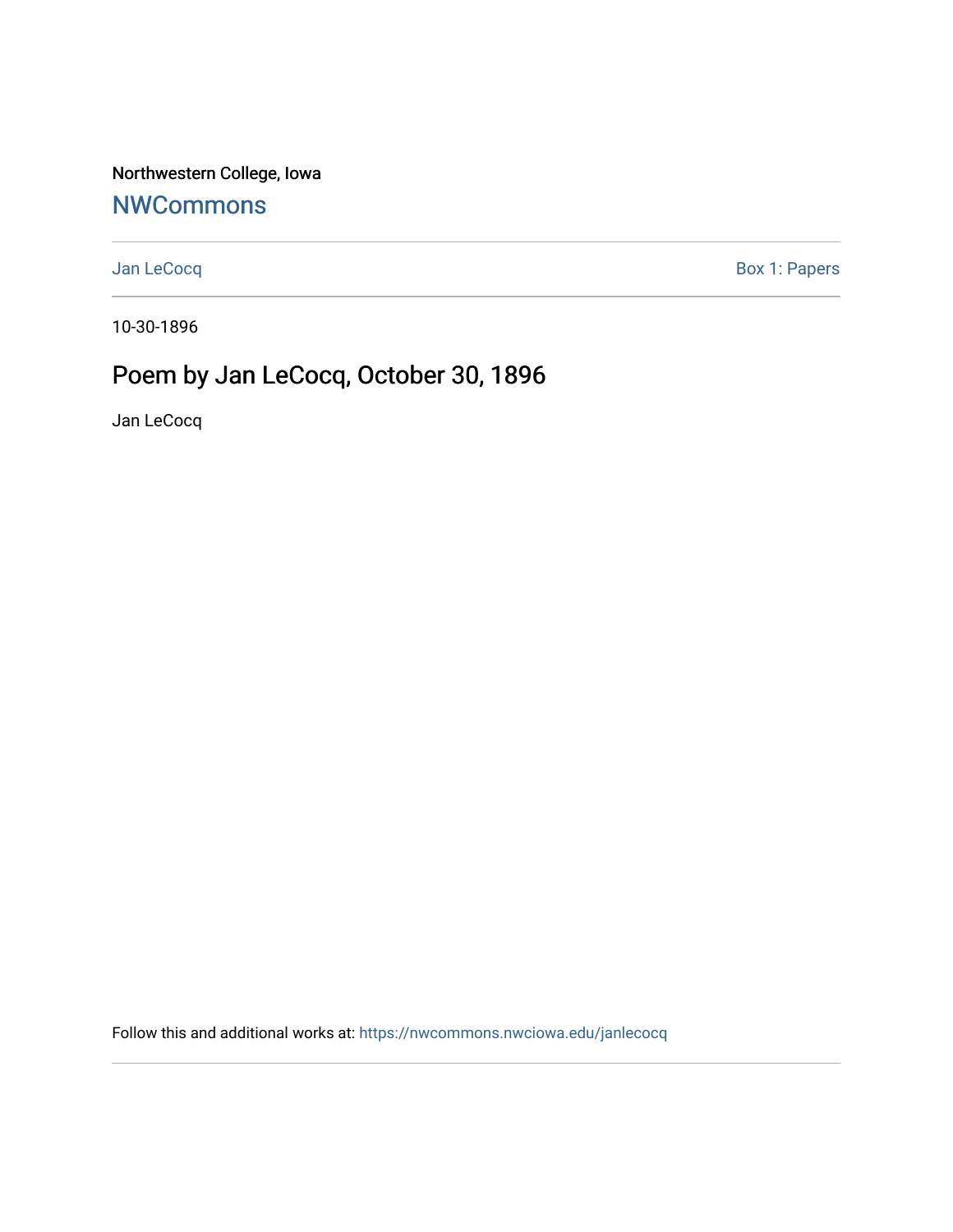Statement.

Pella, Jowa, Oct 30

 $\mathfrak{m}$ 

18 de

No J. F. LeGoog, Di

## FINE DOMESTIC BRANDS CIGARS.

Het is volbragt Het is volbragt soo Sprak de Heer dan t Slaven trens get lanten Hy boog het hoop verwennend neer voor I hell aan one geschonken Het is volbragt de stemme Gods Klook door de Hemelchoosen De aarde beeft ook Scheurt de Eats Voort magteroord dat zu hooren Het is volbragt zoo Sprak derreer En boog het hoofs ter neder Stet log chaam dooet ter groeve neer De gut tot vader weder Hed is volbragt Loo Sprak God Loon De duisternis dooet nider De geest van God vliet tot den troon van zonen vader weder Het is volleagt Iprak I menschen Zoon Des tempels too hang Scherude De Krygsleen 200 vervuld med hoor De vousven om Hem tremde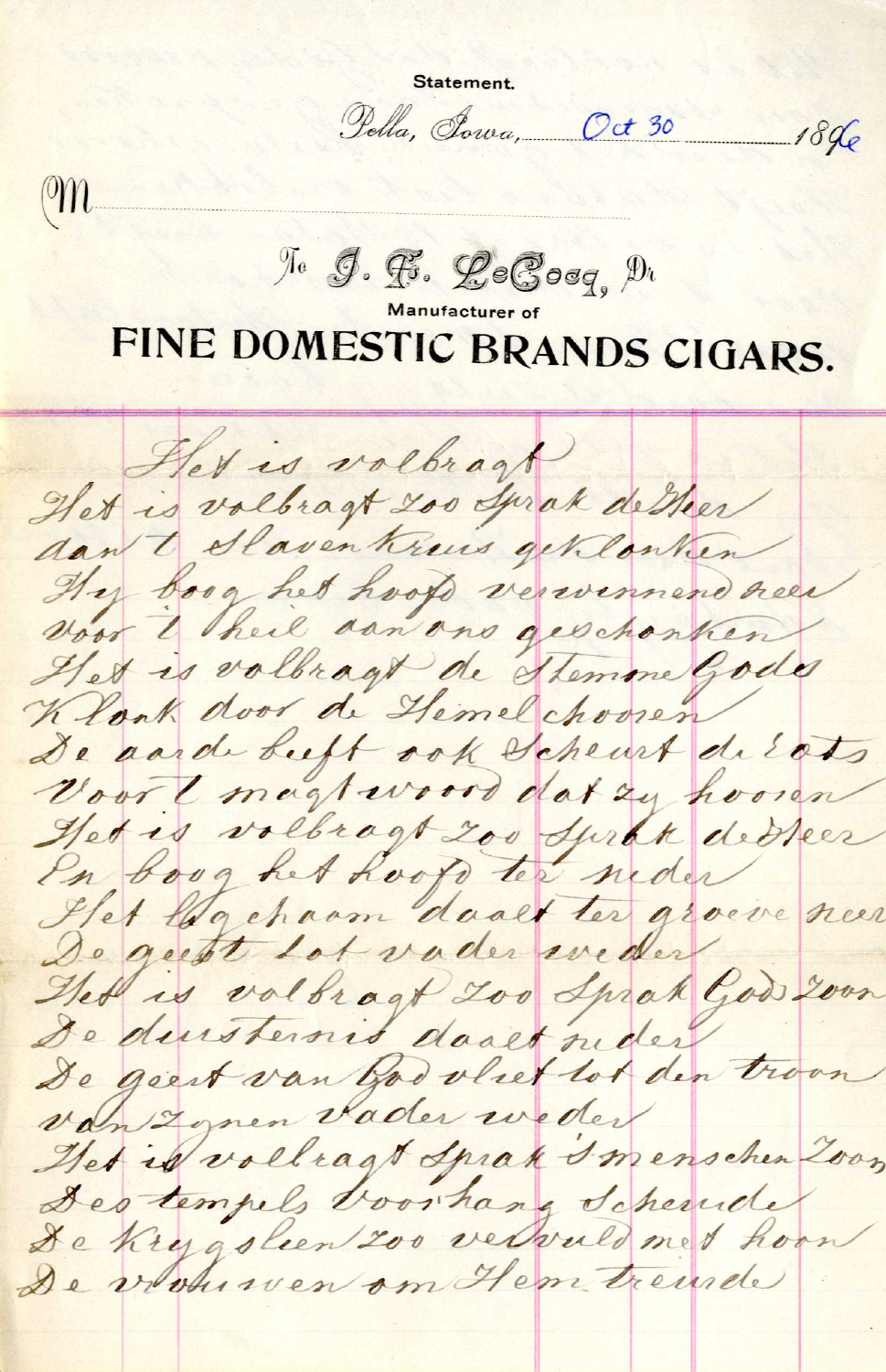Het is voltragt das Godlyxwoord In door het gansch heelalgehoord Heeft satans lest verbetren Het is volbragt 1 Satan beeft voor t voided u beschoren Want Pesus I menshen Herland left Un oveded Lult gy hooren Het is volbragt juicht vom School Jeg die 21 Heiland minnen want door des Herlands Toen altoar Komt gy by vader bistnen

and the same short of the same formed and an ancient

Automobile Area of the same process that

and the state of the state of the state of the state of the state of the state of the state of the state of the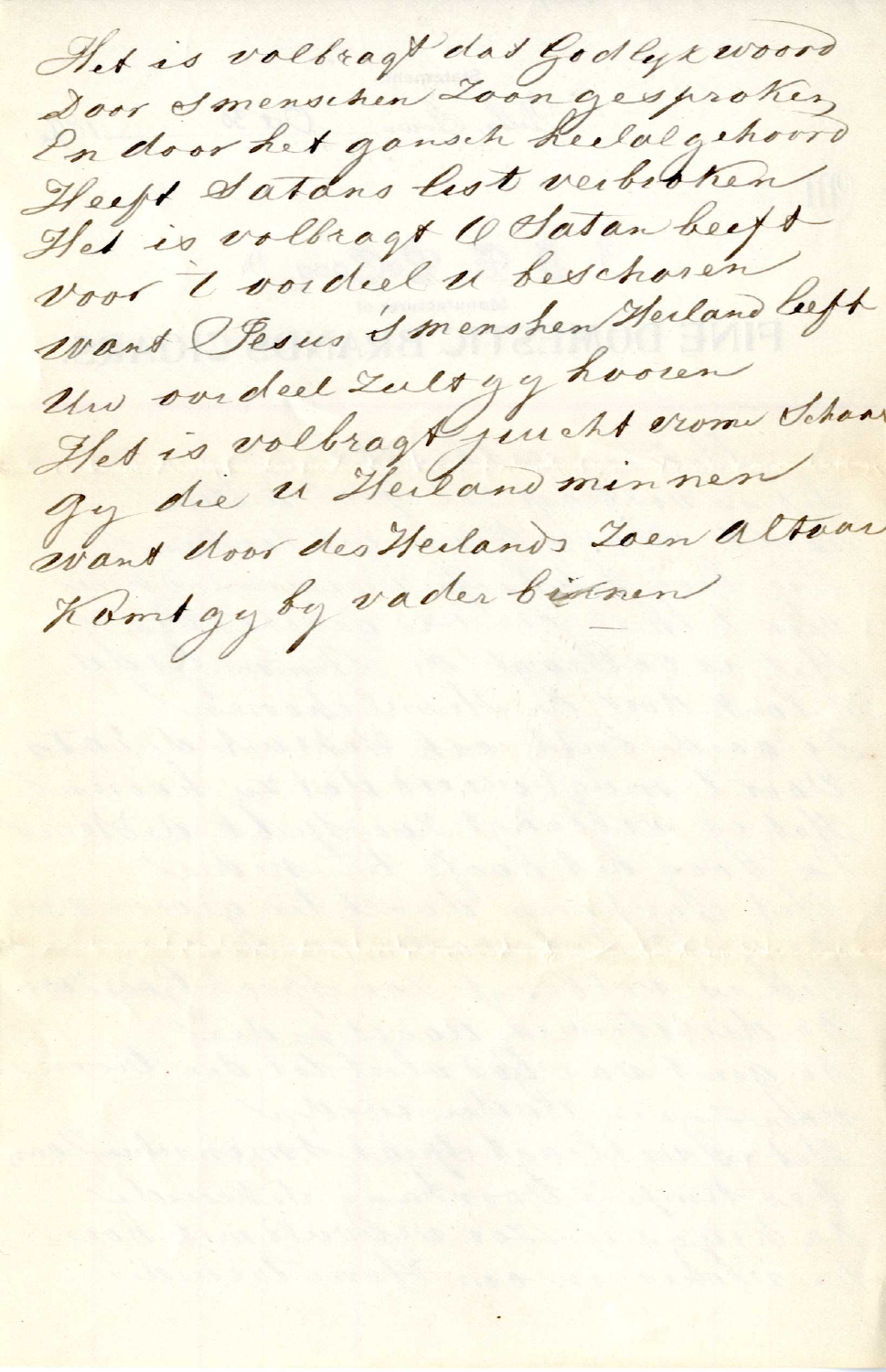Het is volbracht Het is volbracht zoo sprak de Heer Aan 't slavenkruis geklonken Hij boog het hoofd verwinnend neer Voor 't heil aan ons geschonken Het is volbracht de stemme Gods Klonk door de Hemel chooren De aarde beeft ook scheurt de rots Voor 't magt woord dat zij hooren Het is volbragt zoo sprak de Heer En boog het hoofd ter neder Het ligchaam daalt ter groeve neer De geest tot vader weder Het is volbracht zoo sprak Gods Zoon De duisternis daalt neder De geest van God vliet tot den troon Van zijnen vader weder Het is volbracht sprak s'menschen zoon Des tempels voorhang scheurde De krijgslien zoo vervuld met hoon De vrouwen om Hem treurde Het is volbracht dat Godlijk woord Door smenschen Zoon gesproken En door het gansch heelal gehoord Heeft Satans list verbroken Het is volbracht en Satan beeft Voor 't vordeel U beschoren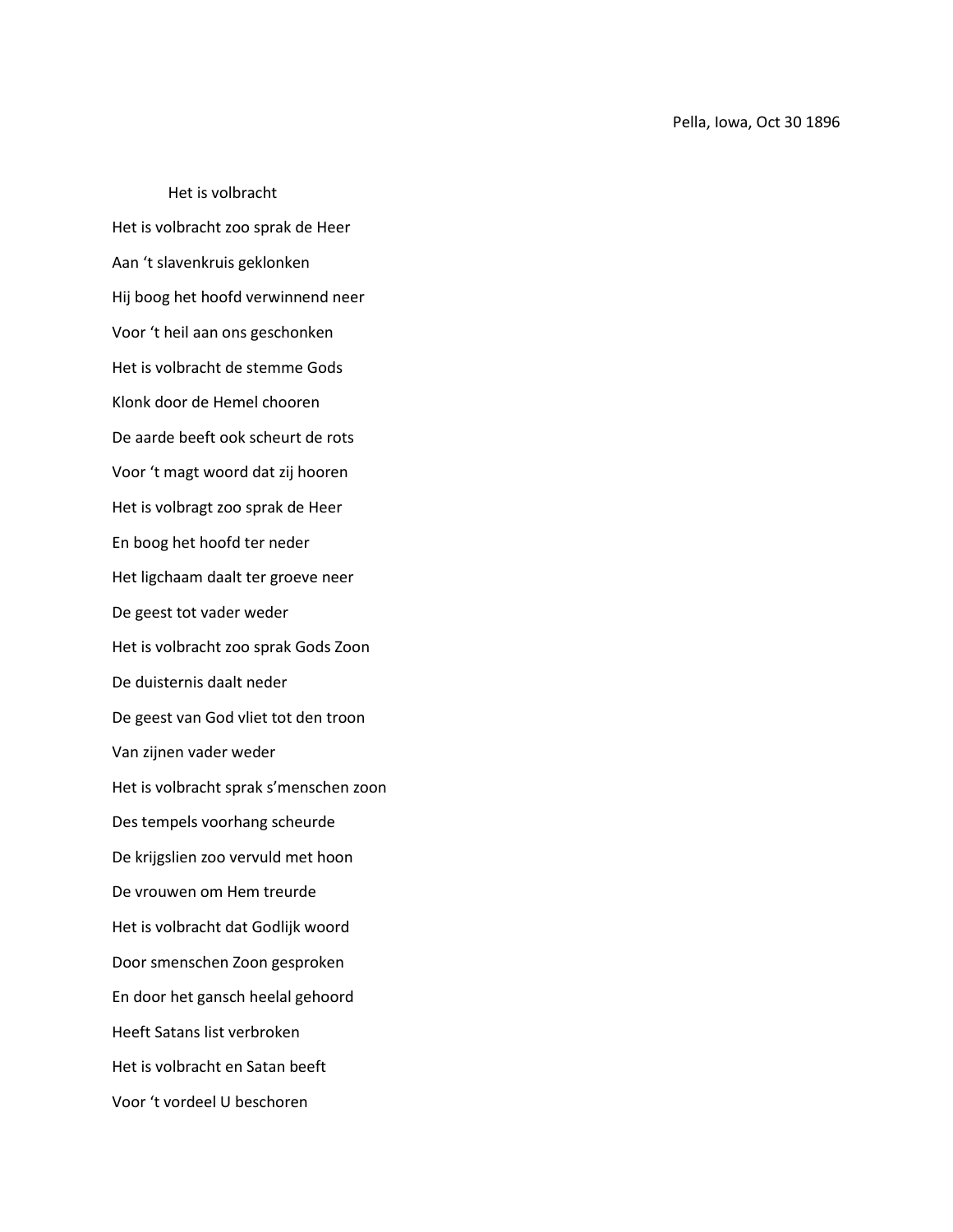Want Jesus 'smenschen Heiland leeft Uw voordeel zult gij hooren Het is volbracht juicht vrome schaar Gij die U Heiland minnen Want door des Heilands Zoen Altaar Komt gij bij vader binnen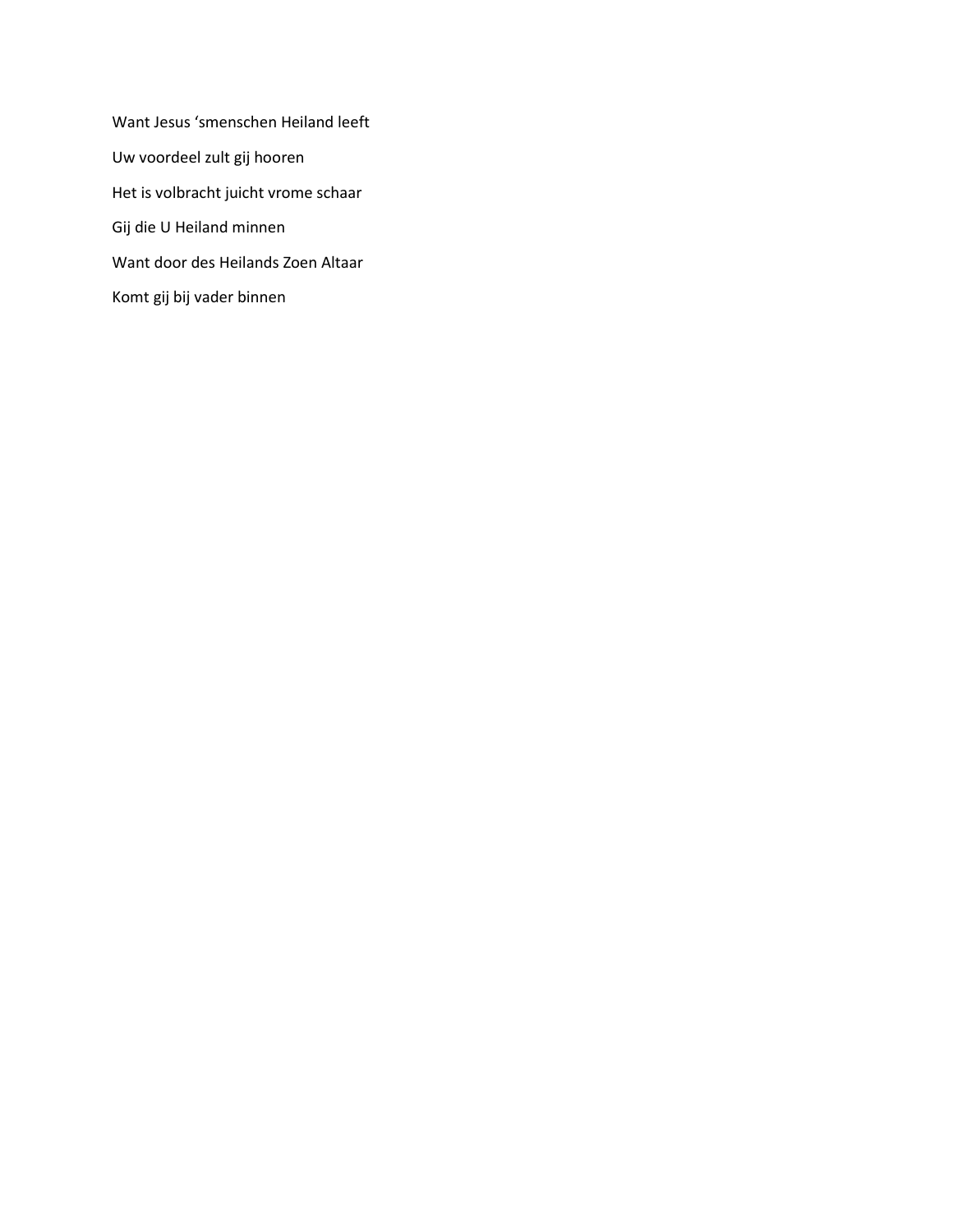It is finished It is finished said the Lord Nailed to the slave's cross He bowed his head victoriously For our salvation granted to us It is finished the voice of God Sounded chorus through the heavens The earth trembled and the rocks tore For the mighty word they heard It is finished said the Lord And bowed his head down The body descended to the grave The spirit up to the Father again It is finished said God's Son The darkness descended The Spirit of God flows to the throne Of his Father again It is finished said the Son of Man The temple's veil tore The guards so filled with scorn The women around him mourned It is finished that Godly word Spoken by Son of Man And heard through the entire universe Has broken Satan's ruse It is finished and Satan trembles For the benefit you have